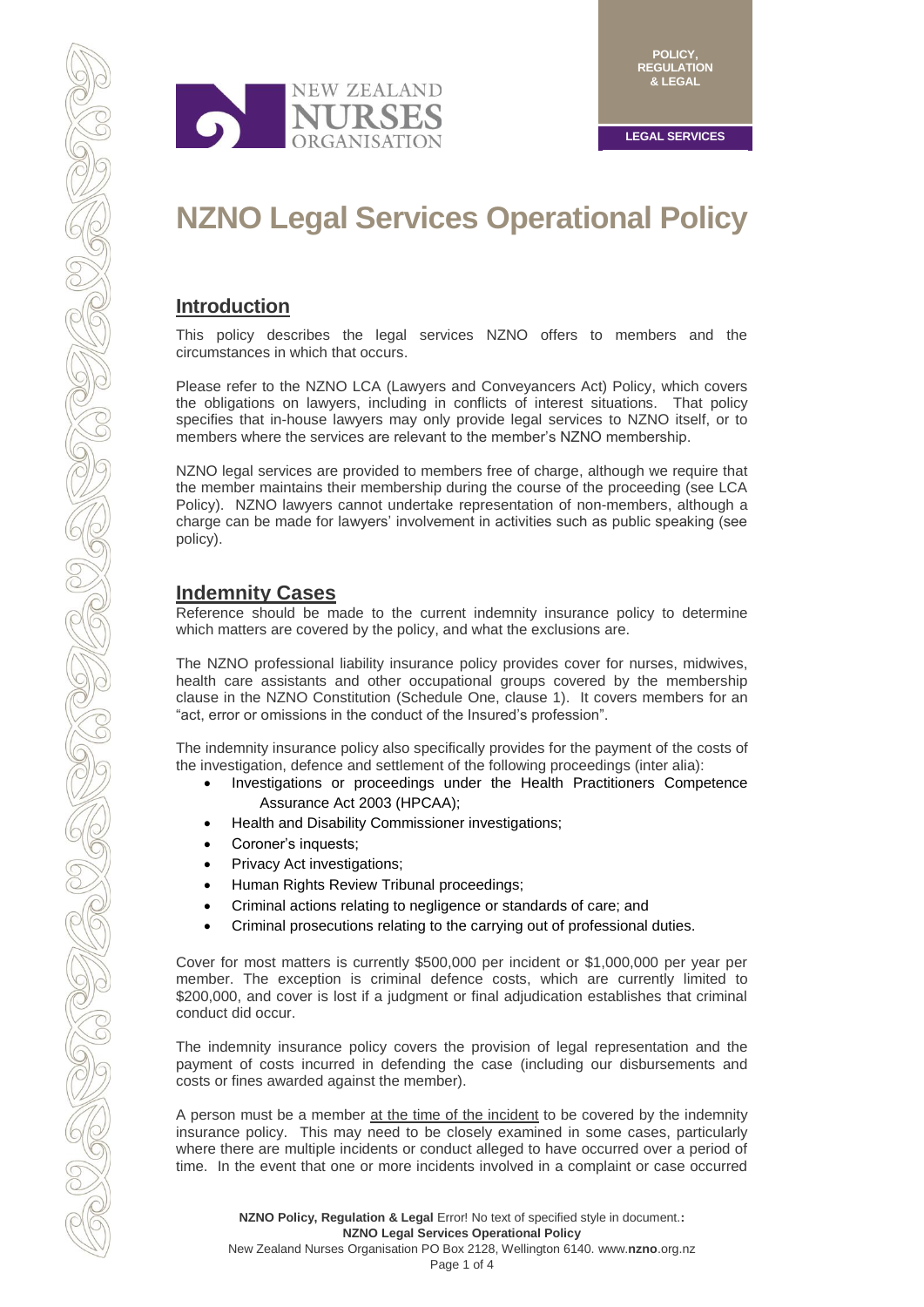when the person was an NZNO member, and others did not, this will need to be discussed with the insurer. As representation has to be provided for events occurring during membership, and split representation may well not be feasible, a decision may be made to provide representation for all events, but with the member required to contribute to whatever share of any costs or costs award that can legitimately be linked to the non-covered event/s. These matters should be discussed with the member and put in writing to them at the start of representation.

Prompt notification to the insurers of the existence of cases is required and significant decisions (such as briefing out, obtaining expert evidence and pleading guilty) should be discussed with them. The insurers should be informed of major developments in a case (such as when a Professional Conduct Committee refers a matter to the Health Practitioners Disciplinary Tribunal).

Under the indemnity insurance policy, members whose conduct is in question are entitled to representation. However, if there is a disagreement between the insurers and the member about whether to contest legal proceedings, then the opinion of legal counsel shall be sought (see indemnity insurance policy). The most common situation where this arises is if the member wishes to appeal a decision of the regulatory authority or the Health Practitioners Disciplinary Tribunal, and the NZNO lawyer does not consider such an appeal has a worthwhile prospect of success. The opinion of an external lawyer is then sought regarding the prospects of success of the appeal.

NZNO would usually support the application by a member for a review of a delegated decision within a regulatory authority under clause 18, Schedule 3 of the HPCAA. With appeals to the courts, consideration of the likelihood of success is required.

# **Other medico-legal cases or issues**

NZNO will offer representation for other types of cases which arise at the Nursing Council or other relevant regulatory authority. These matters may not be covered by the indemnity insurance policy. This includes issues with members gaining registration (including students, and/or those with criminal convictions), Health Committee issues, and re-registration applications (after previous cancellation of registration).

For cases which are not covered by the indemnity insurance policy, NZNO retains a discretion as to the extent it will provide such services, particularly as regards payment for external services and appeals.

Competency issues with regulatory authorities are primarily dealt with by an NZNO competency adviser, but an NZNO lawyer will usually have input into cases where a member has been notified of possible suspension from practice (sections 39 and 43 of the HPCAA. This can be on an interim (pre-review) basis or as the consequence of a review.

NZNO lawyers may offer advice on health law issues to members, taking into account the lawyers' own expertise and time constraints.

#### **Members as witnesses**

Members are called to give evidence at a wide variety of court cases, which are not primarily about their professional conduct, but where issues about their conduct have the potential to arise. This includes cases concerning patients and their families' activities.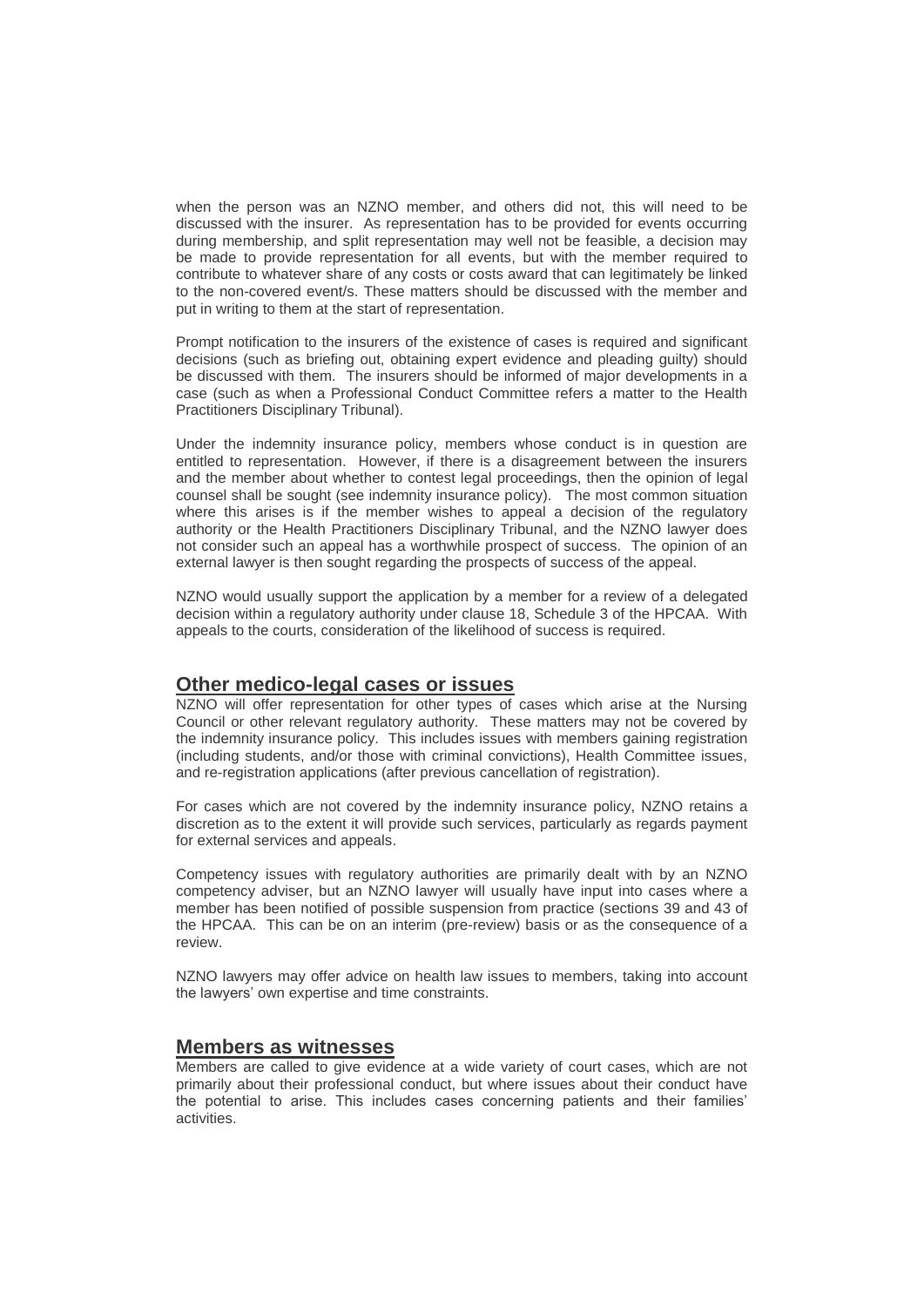Where NZNO members are called as witnesses in such cases we will offer advice on their statement/brief of evidence and the nature of court processes, to the extent such advice is possible by NZNO lawyers who are not directly involved in the case. Representation will not be provided.

# **Employment**

NZNO may take cases for members within the employment jurisdiction. The respective roles of organisers, industrial advisers and NZNO lawyers in employment cases are outlined in the *Organiser's Manual*.

Generally, personal cases with some merits will be taken to mediation by the organiser. If the mediation is unsuccessful the lawyer then assesses whether to proceed further with the case.

Under the NZNO Constitution (and the predecessor Rules). NZNO retains a discretion as to:

"... whether and to what extent it will pursue personal grievance cases and other disputes". (Schedule 1, clause 9.1.4.1)

Usually this decision will be made following consultation between the NZNO lawyer and other staff, including the organiser, industrial advisers or service managers.

Consideration will be given to whether the case has a reasonable chance of success and/or meaningful remedy and to whether the litigation could have a negative impact on the wider interests of NZNO and its members.

# **ACC claims by members**

NZNO will offer legal representation to members undergoing ACC reviews for established or alleged workplace injuries, but only to the completion of the review. Representation will not be offered for:

- District Court, or subsequent, appeals from reviews; or
- ACC claims where the member accepts the accident was not work related. NZNO may still offer support for workplace issues arising from such an injury.

# **Decision not to offer representation**

Where a member is seeking representation in a situation where NZNO has discretion, if the decision is not to provide representation, the member should be advised of this in writing. They should be informed of their ability to seek representation elsewhere at their own cost, and the existence of any impending time limits within which their claim must be pursued.

# **Travel**

NZNO will pay for the costs of the member to attend a mediation or hearing, where NZNO is representing the member. NZNO reserves the right to decide on the method of travel for the member. Bookings will usually be done through NZNO.

Members will be expected to make their own travel arrangements within their home town or city. This includes getting to the local airport to fly to a hearing. In exceptional circumstances, NZNO will consider offering assistance for such travel. NZNO will pay for parking costs incurred while the member attends a hearing.